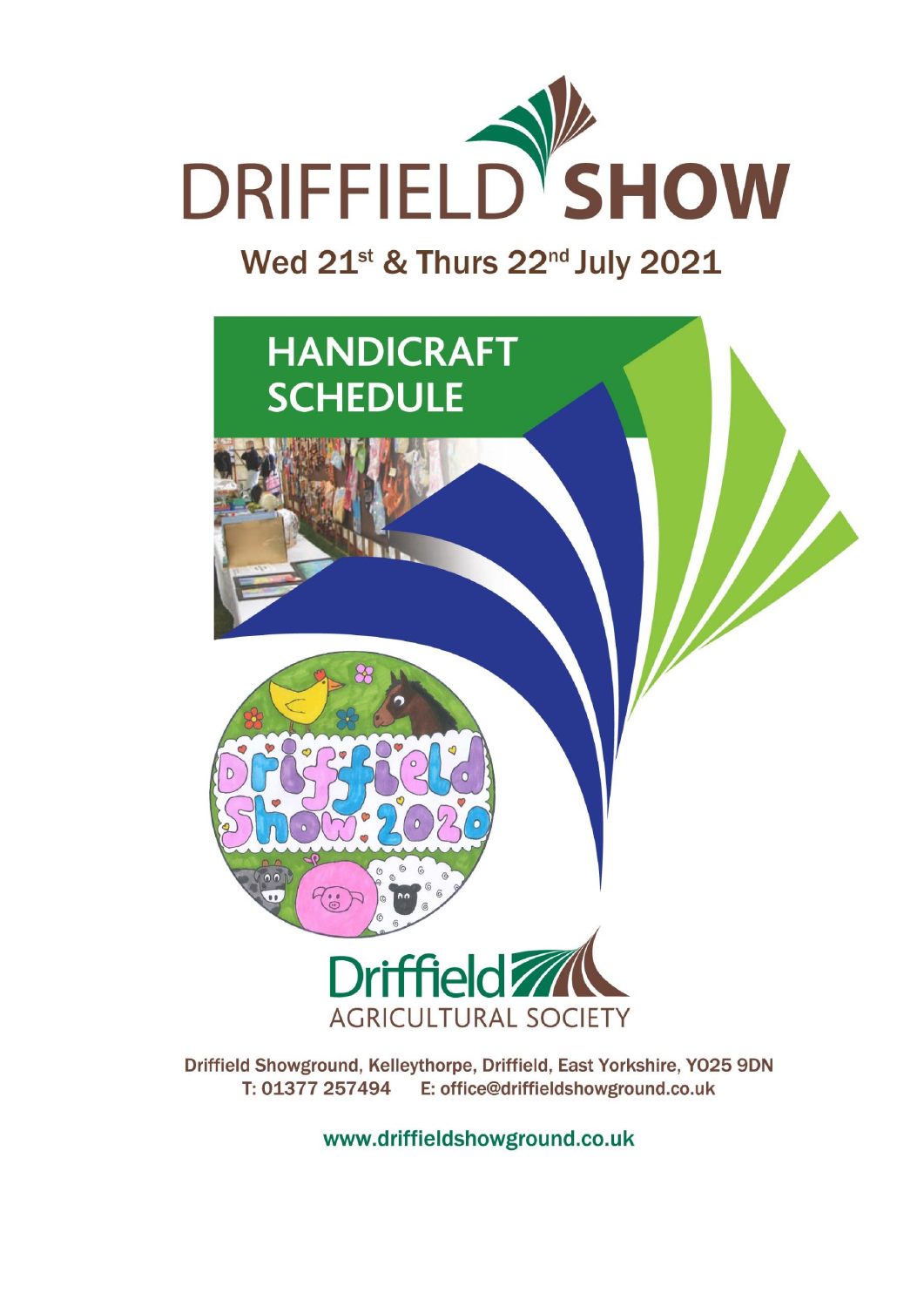### **THE SECTION SECRETARIES FOR 145th DRIFFIELD SHOW**

| <b>Equine Section</b>              | <b>Miss Katie Norris</b>   | 07919941357  |
|------------------------------------|----------------------------|--------------|
| <b>Livestock Section</b>           | <b>Mrs Jenny Jenkinson</b> | 07801414071  |
| <b>Horticultural Section</b>       | <b>Mrs G Butler</b>        |              |
|                                    | Moor Edge House            |              |
|                                    | Brandesburton              | 01964 542959 |
|                                    | <b>Driffield</b>           |              |
|                                    | <b>YO25 8LT</b>            |              |
| <b>Horticultural Trade Section</b> | <b>Mr E T Robinson</b>     |              |
|                                    | <b>Sledmere Grange</b>     |              |
|                                    | Sledmere                   | 01377 253255 |
|                                    | <b>Driffield</b>           |              |
|                                    | <b>YO25 3AJ</b>            |              |
| <b>Handicraft Section</b>          | <b>Mrs A Bradshaw</b>      |              |
|                                    | <b>Mill View</b>           |              |
|                                    | <b>Beverley Road</b>       | 01377 253015 |
|                                    | Driffield                  |              |
|                                    | <b>YO25 6RX</b>            |              |

All other enquiries to the Showground Office on 01377 257494

or email [office@driffieldshowground.co.uk](mailto:office@driffieldshowground.co.uk)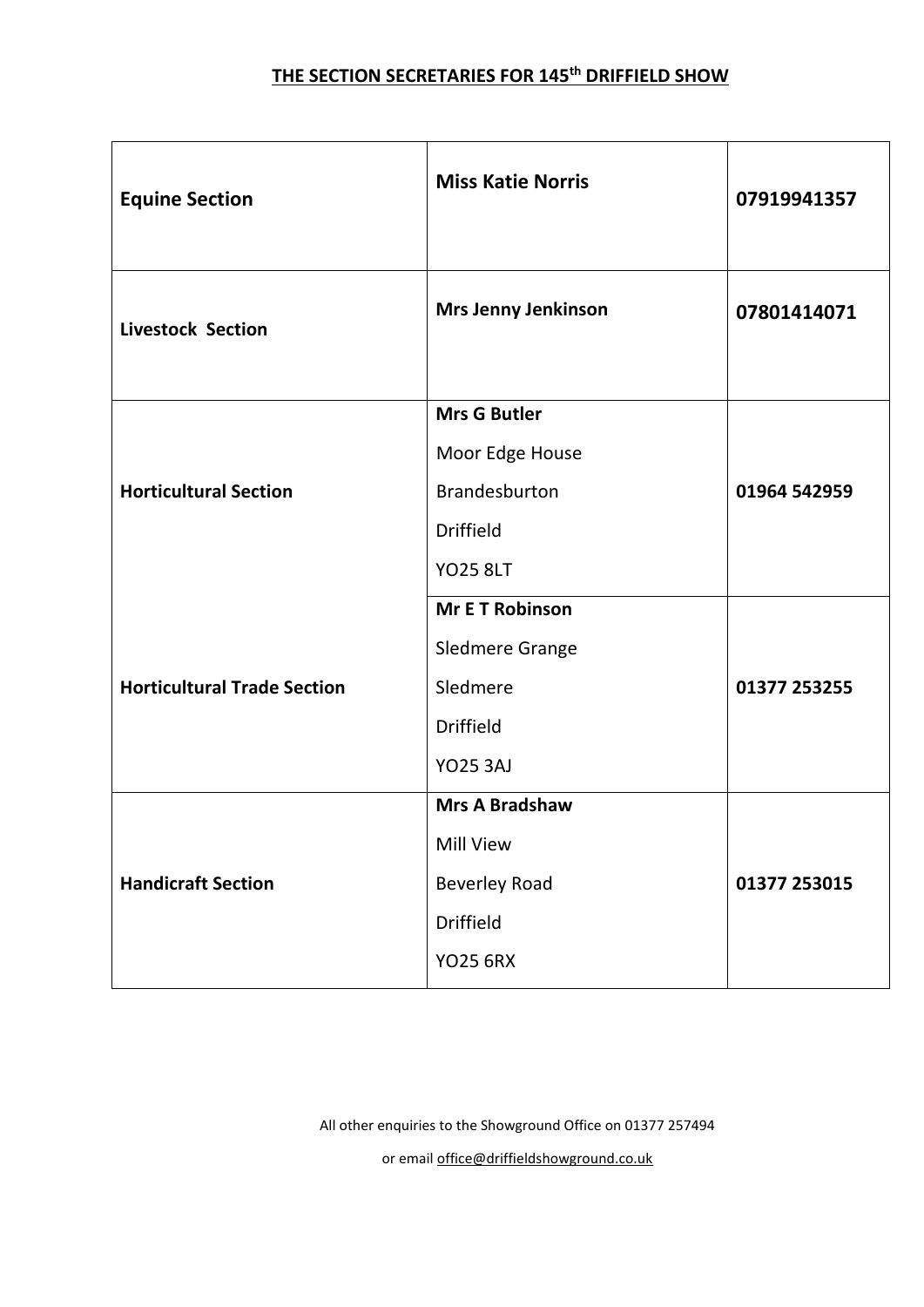## **DRIFFIELD AGRICULTURAL SOCIETY**

## **HANDICRAFTS SCHEDULE**

## **Children's Classes**

Entries and enquiries to

**Mrs A Bradshaw** 

**Mill View, Beverley Road** 

**Driffield YO25 6RX.** 

**(Not the Show Office)** 

Telephone: 01377 253015

### **Children's entry fees are free this year.**

#### **Prize cards and rosettes will be awarded, but no money.**

**Two (or more) entries qualify for a Free Entry Pass for Thursday 22nd July (Ages 12-16) (All Children Aged 11 and under have free entry to the Show.)**

**Accompanying adults must pay normal admission charges on either Wednesday, 21st July or Thursday 22nd July. Pass-outs enable readmission throughout the same day.**

> Items must be delivered before Monday, 19th July,2021. Items must be left on display until after 5pm Thursday, 22nd July. Entries are accepted only on these conditions.

> > **All entries to be in by Friday 9th July, 2021.**

**Please do not leave entries until the last minute as late entries will not be accep***t***ed.** 

**Please apply by email or enclose a stamped self-addressed envelope. Please check your entry sheet carefully on receipt as mistakes cannot be rectified. after the closing date.**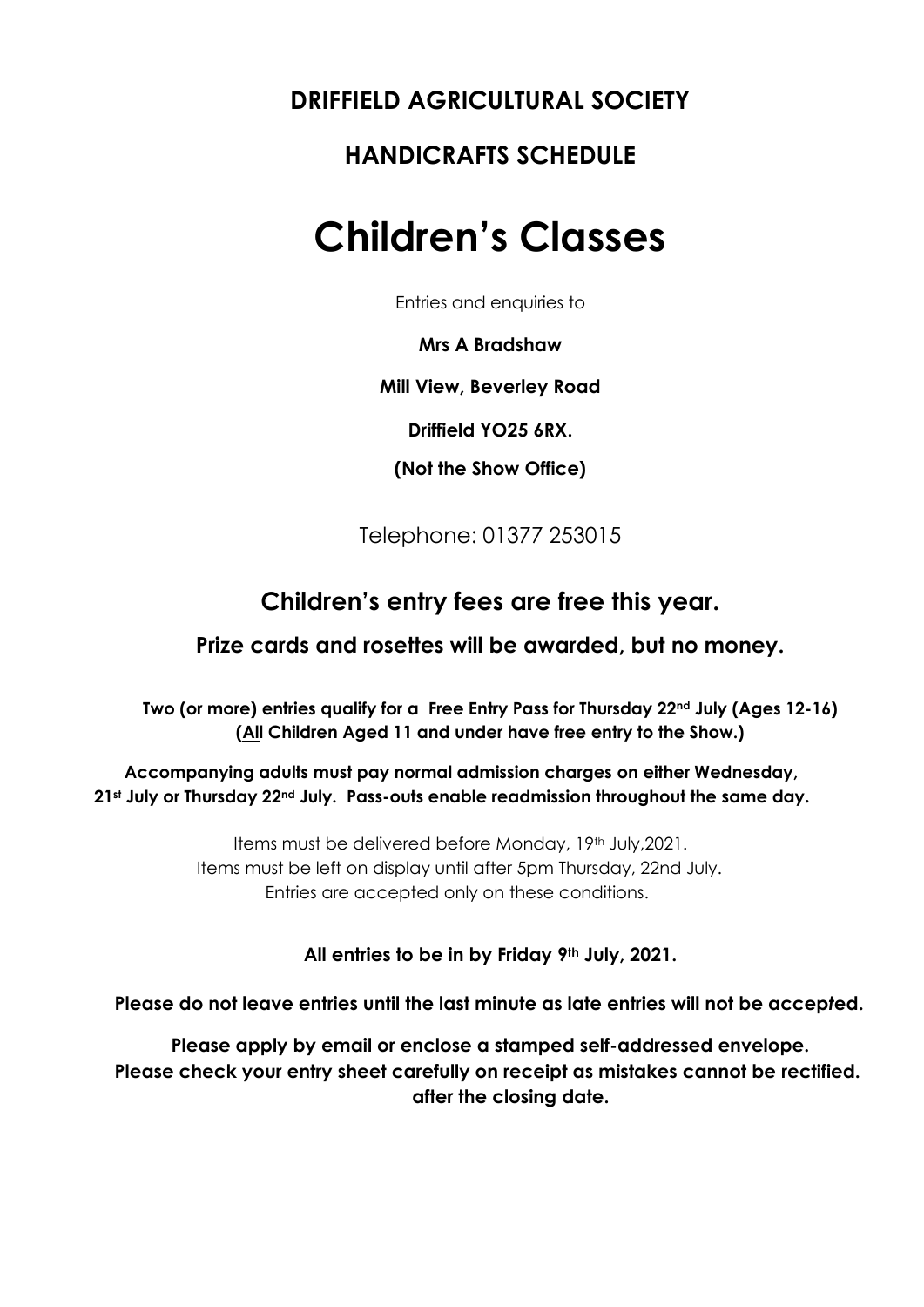This year is our COVID response year, so things are being done a bit differently. We are trying to keep everyone as safe as possible, including our entrants, their families and all of our 80 strong team of volunteer judges and stewards. We have decided not to charge a fee, so that we and you do not have to handle cash. We are also not awarding prize money or trophies, so that we do not have queues for collecting prizes at the end of the show. Rosettes, prize cards and entries will be available for collection either from school, or from Mill View , Beverley Road from Friday, 23rd July.

**ROSETTES There is a rosette for the best entry in every class.**

**PRIZE CARDS There will be 1st, 2nd, 3rd and Highly Commended Prize cards awarded.**

**We are very grateful for the support of our SPONSORS from previous years:**

**DRIFFIELD ROTARY CLUB DRIFFIELD LIONS CLUB ROANNE NURSERIES of Kilham MANOR FARM SHOP OF CRANSWICK SYKES LODGE OF FREEMASONS THE ARTS SOCIETY, DRIFFIELD WOLDS JSR FARMS TESCO DEWHIRST LIMITED NFU MUTUAL IN DRIFFIELD LITTLE RASCALS DRIFFIELD & WOLDS WEEKLY** 

**We thank our 80 strong team of volunteer Judges and Stewards for all their help in putting on a Handicrafts section this year.**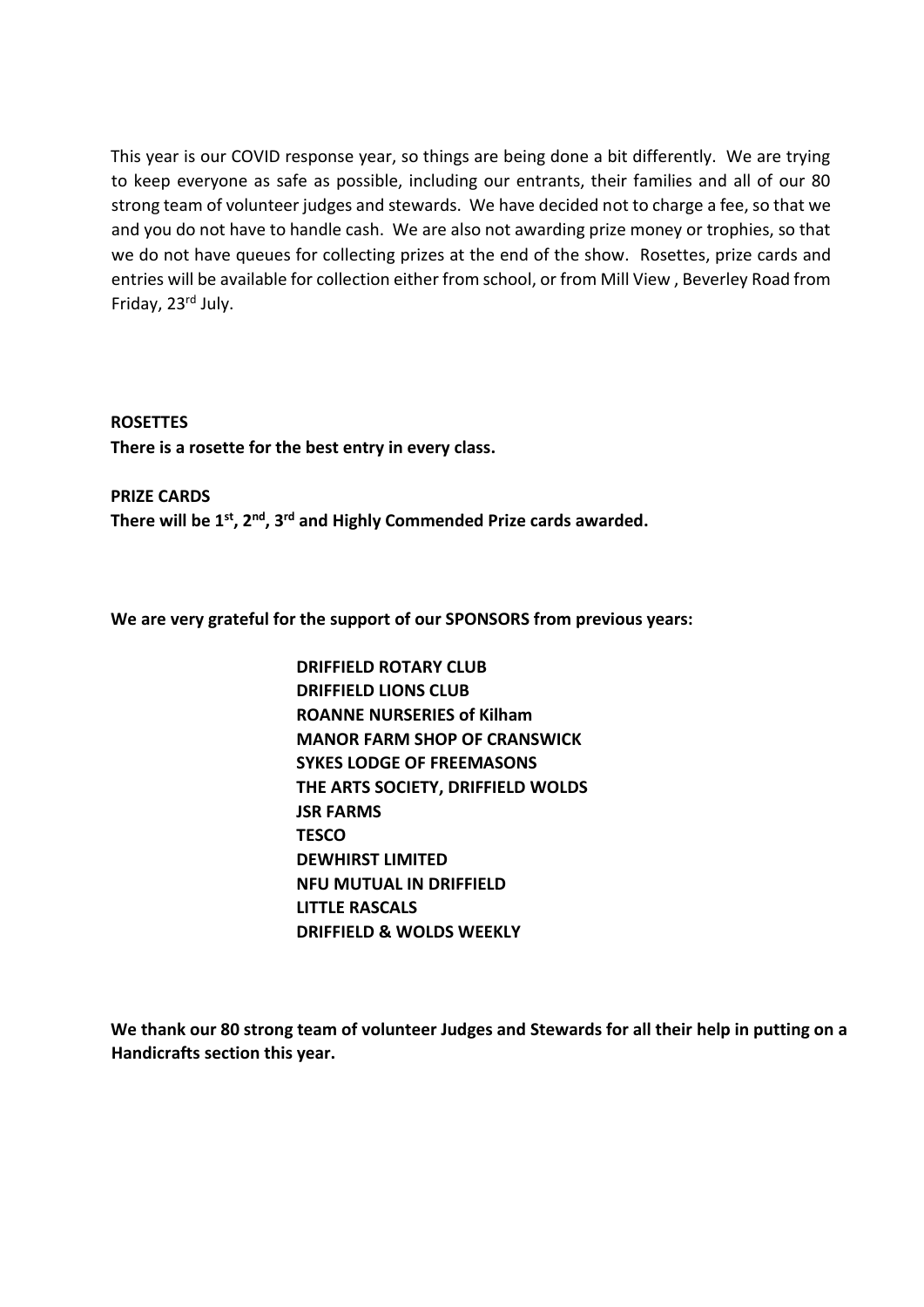#### **ADVICE TO CHILDREN AND SCHOOLS WITH ENTRIES.**

**Free exhibitor passes (for two or more entries for children aged 12-16) are valid all day.** 

**Children aged 11 and under will not require entry passes, as they will be admitted free.**

#### **Accompanying adults need an admission ticket – which must be purchased online prior to the Show.**

Prize winning items from previous shows cannot be re-entered.

Classes are grouped in school years. However, do not forget to look at wider groupings such as years 3 to 6, or open age. Indicate your school year, as it may be taken into account.

Entries must be in an individual's name, not just the school name.

Entries are open to all and are not restricted to local schools.

Entries must be your own, unaided work.

Consider entering classes which may have fewer entries (usually craft and modelling classes). You could stand a better chance of a prize.

Please keep models to a reasonable size (except the group models which should not exceed 60cm x 60cm). Kits are not acceptable unless it is stated otherwise.

In the photography classes, the maximum size for photographs is A4 (including mount). Be as imaginative as possible.

If the word 'painting' appears then the entry must be in paint, not crayon or felt tip. All artwork must be mounted on A3/4 paper as indicated, with a 2cm border (not wallpaper). Please note that the schedule states whether entries in a particular class have to be either portrait (P) or landscape (L) where entries are wall frame mounted.

Class/number tickets must be on the front, names on the back.

Handwriting entries must be mounted and on unlined A4, (although guide lines beneath the top sheet can be used as an aid). It is the handwriting that will be judged, not decorative borders. In the event of a tie, spelling will count.

Stewards will display your entries.

Rosettes and prize cards must not be removed before tent clearing time on Thursday.

Details of how to deliver entries before the show, and pick up exhibits and rosettes will be given when entry forms are sent in.

It only remains to wish you good luck!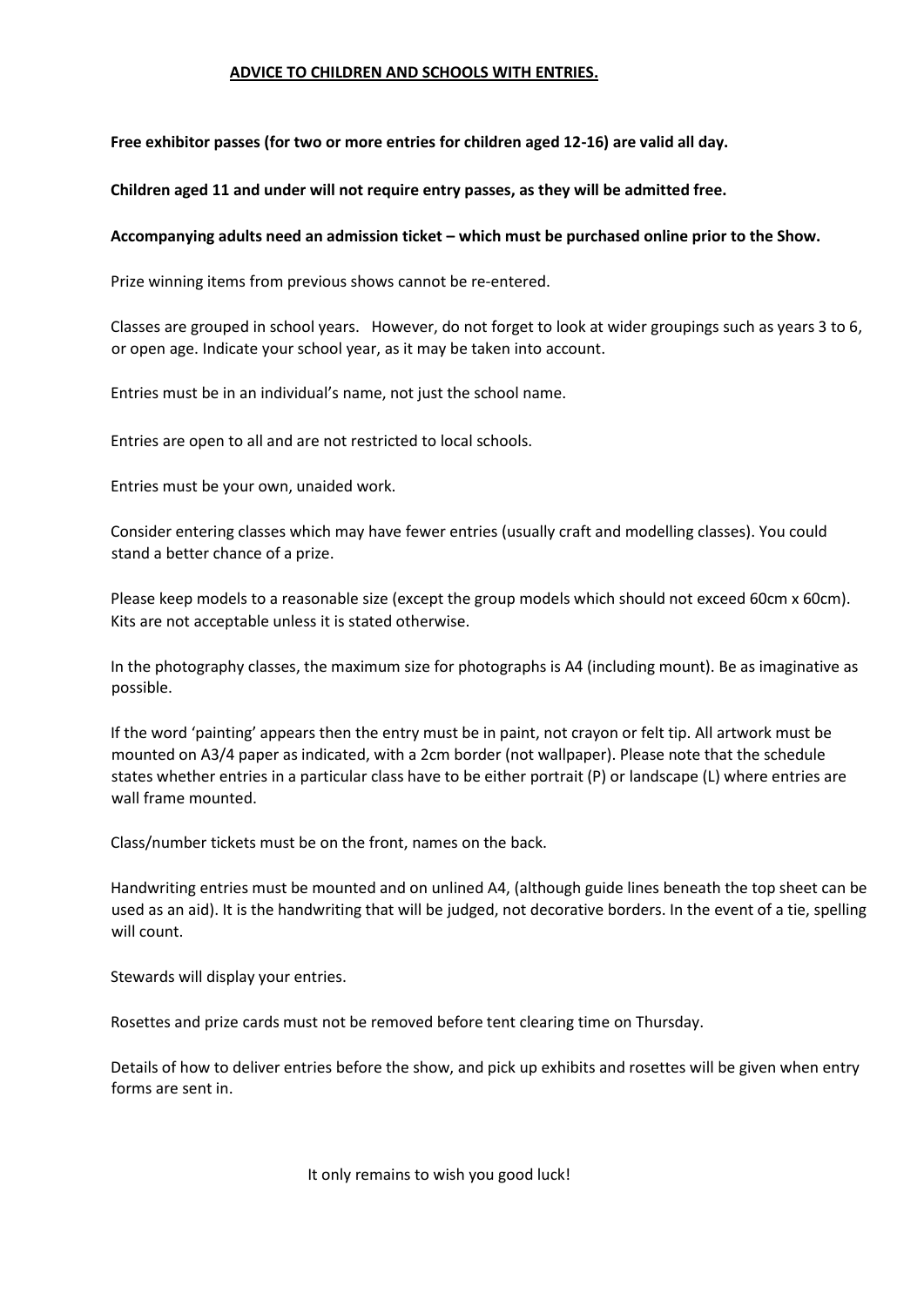#### **CHILDREN'S CLASSES**

#### **Open Age**

 **Open Age Design:** An animal themed doorstop (heavy enough to keep a door open) **Open Age Design:** A4 (P – portrait): Poster for Driffield Show 2022 **Open Age Craft**: Make an unusual paperweight – any material **Open Age Craft**: Create a colourful saltdough figure

#### **Nursery/Preschool/Reception**

**5 Nursery/Pre-School Art A3(P- portrait):** Painting, A Nursery Rhyme 6 **Reception Art: A3(L - landscape):** Painting, Fishes 7 **Pre-School/Reception Craft:** Any item – but must be heavy enough not to blow away

#### **Infant**

**8 Infant Year 1 Art: Painting A3(P):** A creepy crawly **Infant Year 2 Art: Painting A3(L):** At the seaside **Infant Year 1/2 Design A3(P):** Collage. A penguin **Infant Year 1/2 Craft:** Make a rock animal (using a pebble or rock as a base)

#### **Junior**

 **12 Junior Year 3 Art:** Painting A3(L): On the farm

 **13 Junior Year 3/4 Photography:** max. A4(P or L) Nature

**14 Junior Year 3/4 Craft:** Using plasticine, modelling clay or similar, make an animal

 **15 Junior Year 3/4 Art A4(P):** Coloured drawing – My Best Friend

 **16 Junior Year 3/4 Art A4(P):** Observational drawing: an object from my classroom

 **17 Junior Year 4 Art:** Painting A3(L): Hot Air balloons

**18 Junior Year 5 Art:** Painting A3(L): On The High Street

**19 Junior Year 5/6 Craft:** Using plasticine, modelling clay or similar, make a boat, plane, or car

**20 Junior Year 5/6 Craft:** Model (not kit): Any subject

 **21 Junior Year 5/6 Design A4(P):** A space craft, rocket, or spaceman

**22 Junior Year 5/6 Art A4(P):** Observational drawing: A piece of sports equipment

**23 Junior Year 5/6 Photography:** A4(P or L) max. including mount: Pet or animal

**24 Junior Year 5/6: Photography:** A4(P or L) max. including mount: Tree(s)

**25 Junior Year 6 Art Painting A3 (L):** Any aspect of the Olympics

**26 Junior Year 3/6 Design A3(P):** Collage/paper-mosaic: A dragon

**27 Junior Year 3/6 Craft:** Pottery/clay/modelling dough: any item

**28 Junior Year 3/6: Craft:** A scene in a shoebox.

**29 Junior Year 3/6 Craft:** Model: any materials: but heavy enough not to blow away

#### **Senior**

**30 Senior Year 7-13 Craft: model, ceramic or other craft item in metal, plastic or wood (Must be weighted or heavy enough not to blow over in wind.)**

**31 Senior Year 7-13 Photography: A4 max. including mount (P or L) – Patterns around us**

**32 Senior Year 7-13 Photography: A4 max. (P or L) including mount – Happiness**

**33 Senior Year 7-13 Art A3 or A4 (P) Any Subject**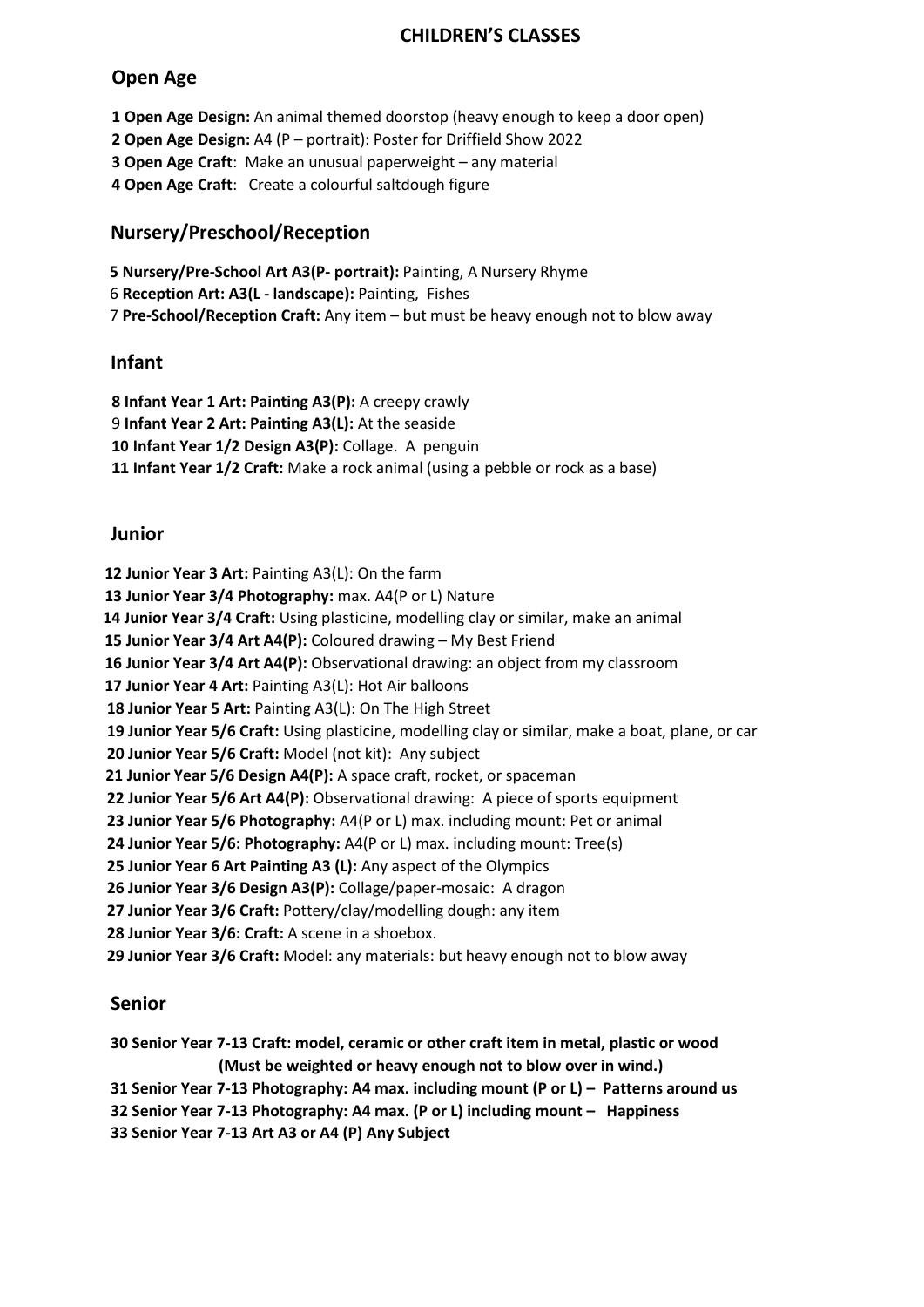#### **Handwriting** (portrait orientation)

| 34 Infant Year 1 Handwriting A4 :    | My Little Sister                                  |
|--------------------------------------|---------------------------------------------------|
| 35 Infant Year 2 Handwriting A4 :    | If You Should Meet a Crocodile                    |
| 36 Junior Year 3 Handwriting A4 :    | Teacher                                           |
| 37 Junior Year 4 Handwriting A4 :    | Weather                                           |
| 38 Junior Year 5 Handwriting A4 :    | Ants, Although Admirable, Are Awfully Aggravating |
| 39 Junior Year 6 Handwriting A4 :    | The Walrus and the Carpenter                      |
| 40 Senior year 7-13 Handwriting A4 : | If pigs could fly                                 |

#### **Handwriting Exercises**

**Class 34: Year 1**

**My Little Sister** by William Wise

My little sister Likes to eat. But when she does She's not too neat. The trouble is She doesn't know Exactly where The food should go!

#### **Class 35: Year 2**

#### **If You Should Meet a Crocodile** by Anonymous

If you should meet a crocodile, Don't take a stick and poke him, Ignore the welcome in his smile, Be careful not to stroke him.

For as he sleeps upon the Nile, He thinner gets and thinner, And whenever you meet a crocodile, He's ready for his dinner!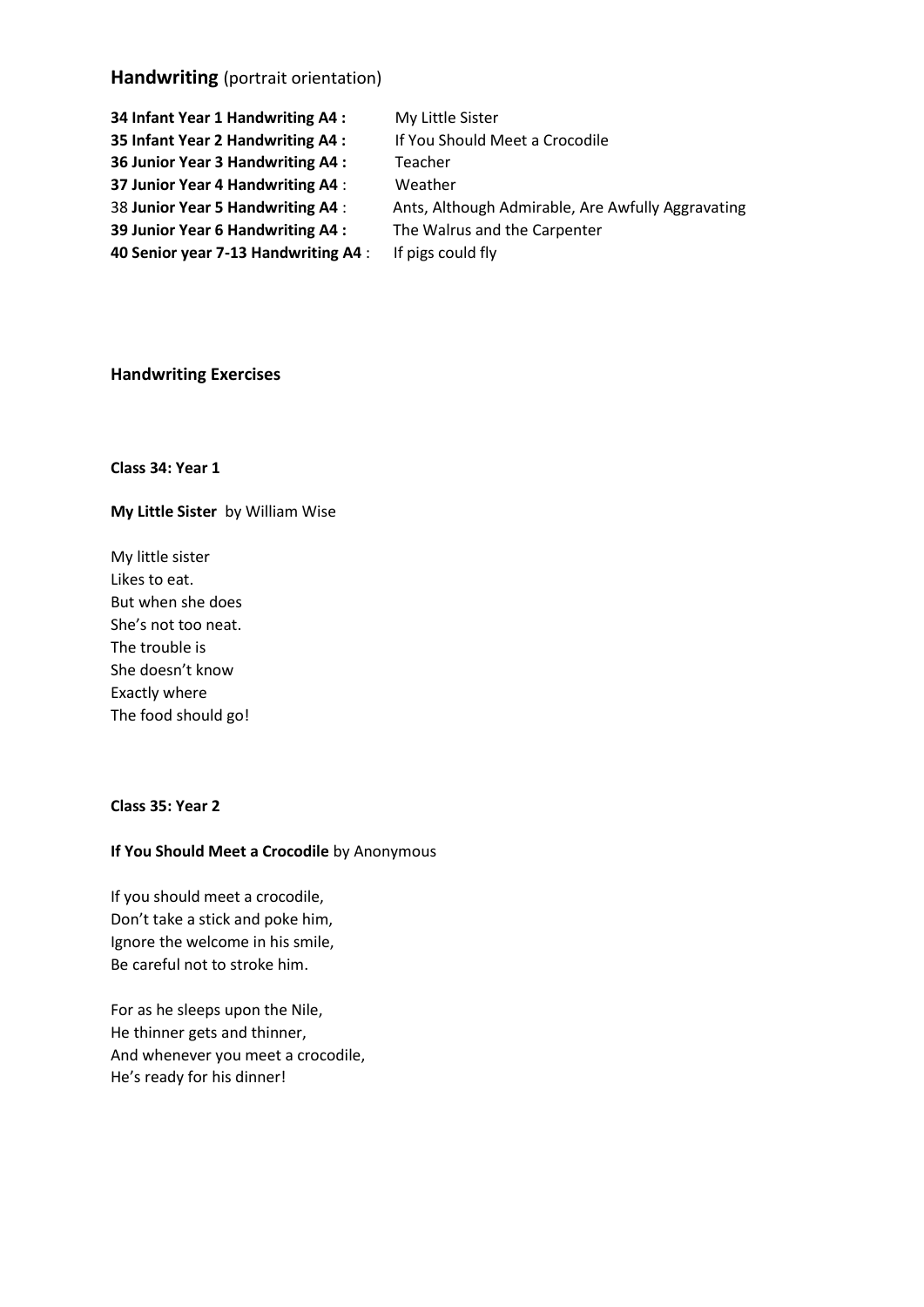**Class 36: Year 3 Teacher** by Paul Cookson

Loud shouter Deep thinker Rain hater Coffee drinker

Spell checker Sum ticker Line giver Nit picker

Ready listener Trouble carer Hometime lover Knowledge sharer

#### **Class 37: Year 4**

#### **Weather** by Anonymous

Whether the weather be fine Or whether the weather be not, Whether the weather be cold Or whether the weather be hot, We'll weather the weather, Whatever the weather, Whether we like it or not.

#### **Class 38: Year 5 –**

**Ants, Although Admirable, are Awfully Aggravating** by Walter R Brooks

The busy and works hard all day And never stops to rest or play. He carries things ten times his size, And never grumbles, whines or cries. And even climbing flower stalks, He always runs, he never walks. He loves his work, he never tires, And never puffs, pants or perspires.

Yet though I praise his boundless vim I am not really fond of him.

#### **Class 39: Year 6**

Extract from **The Walrus and The Carpenter** by Lewis Carroll

The Walrus and the Carpenter Walked on a mile or so, And then they rested on a rock Conveniently low: And all the little Oysters stood And waited in a row.

"The time has come," the Walrus said, "To talk of many things: Of shoes—and ships—and sealing-wax— Of cabbages—and kings— And why the sea is boiling hot— And whether pigs have wings."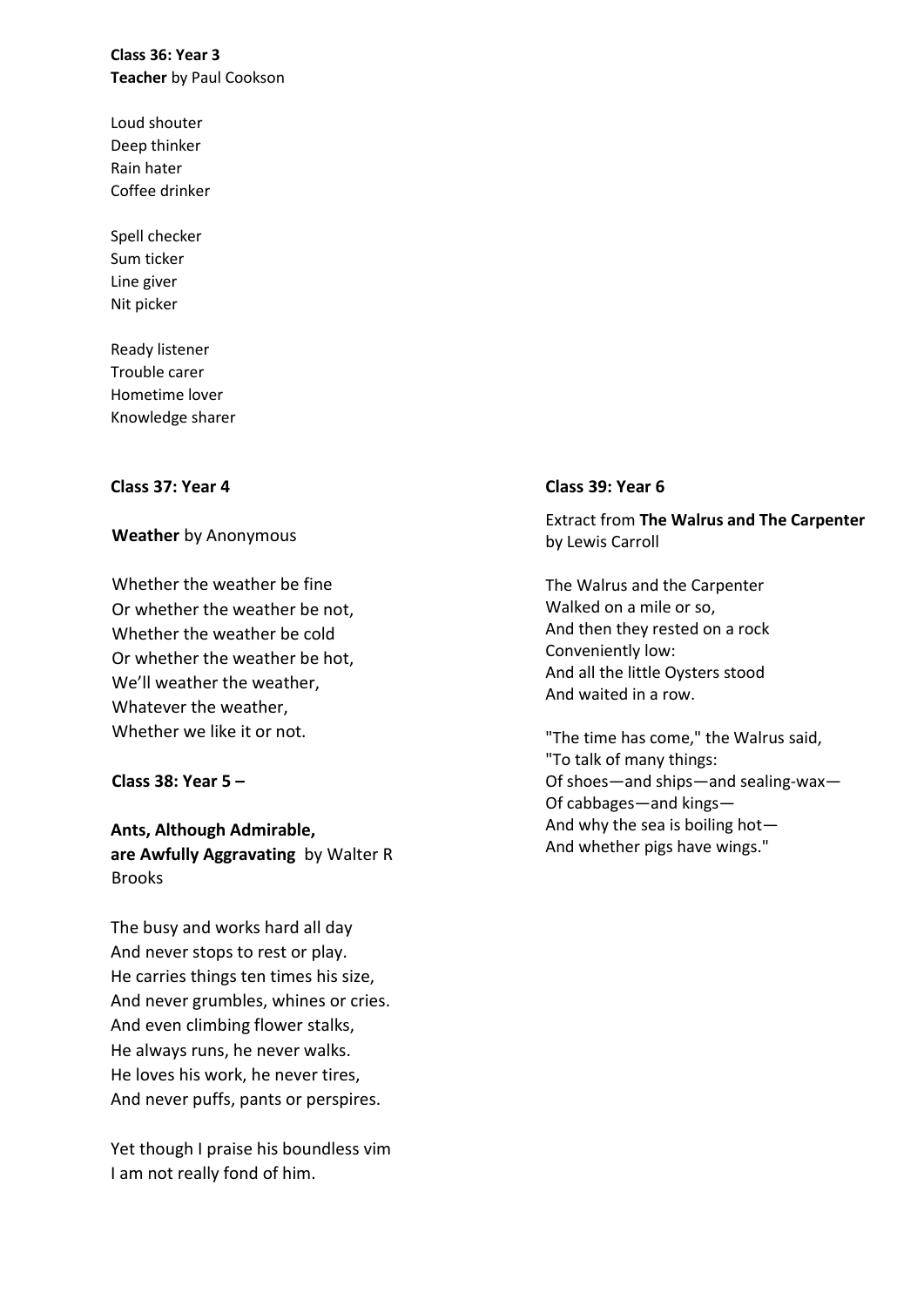#### **Class 40: Senior Year 7 – 13**

#### **If Pigs Could Fly** by James Reeves

If pigs could fly, I'd fly a pig To foreign countries small and big – To Italy and Spain, To Austria, where cowbells ring, To Germany, where people sing – And then come home again.

I'd see the Ganges and the Nile; I'd visit Madagascar's isle, And Persia and Peru. People would say they'd never seen So odd, so strange an air-machine As that on which I flew

Why, everyone would raise a shout To see his trotters and his snout Come floating from the sky; And I would be a famous star Well known in countries near and far -If only pigs could fly!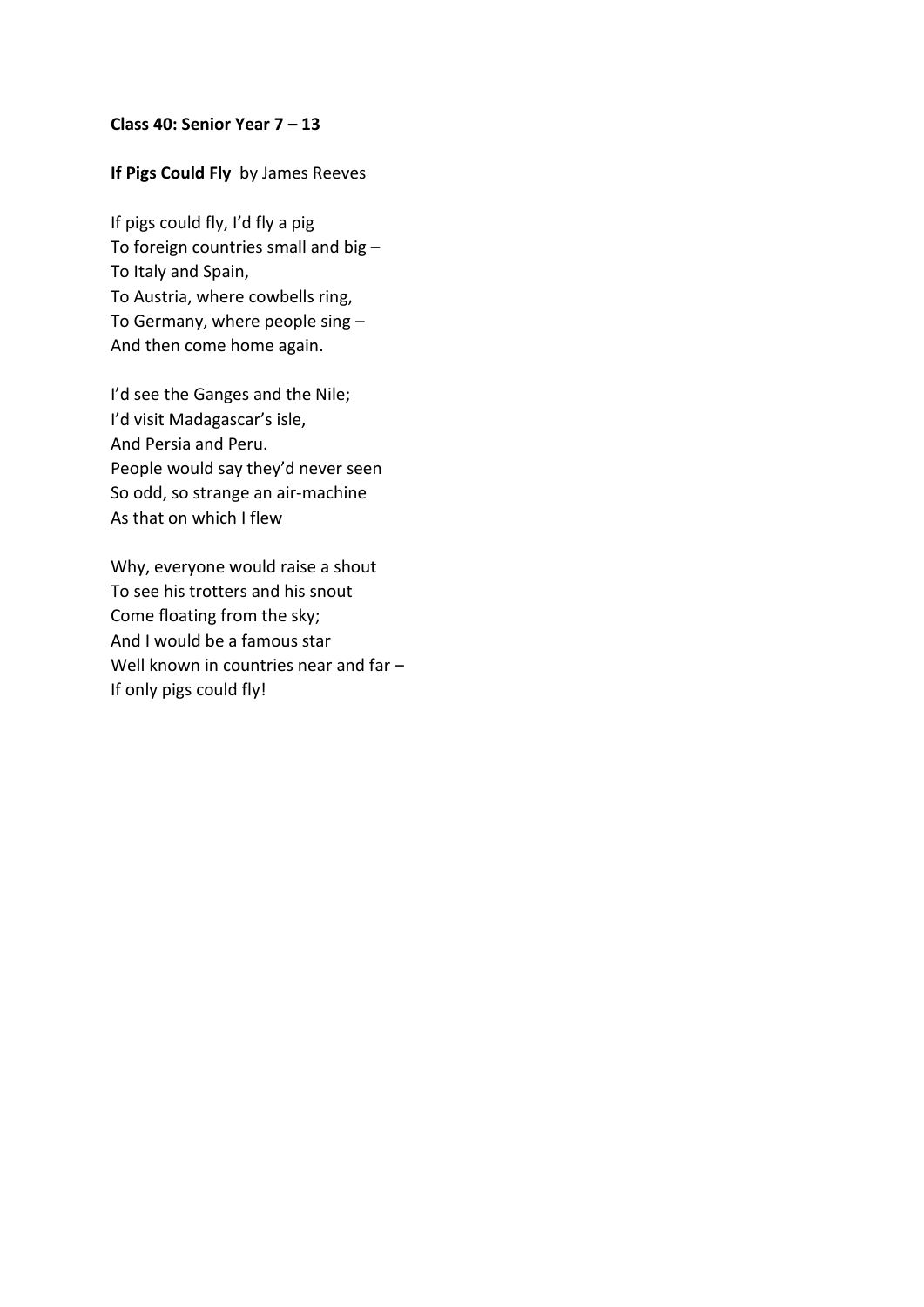**DRIFFIELD AGRICULTURAL SOCIETY** 

**SCHEDULE** 

## **Adult Classes**

## **SECTION TWO**

Entries and enquiries to

**Mrs A Bradshaw Mill View Beverley Road Driffield YO25 6RX (Not the Show Office)**

Telephone: 01377 253015

Unfortunately, we are unable to offer any Adult Handicraft Classes in Driffield Show this year.

We will back next year with the full variety of classes, and look forward to receiving your entries then.

If you would like to receive a Schedule and entry form next year by email, please send your request to:

handicrafts@driffieldshowground.co.uk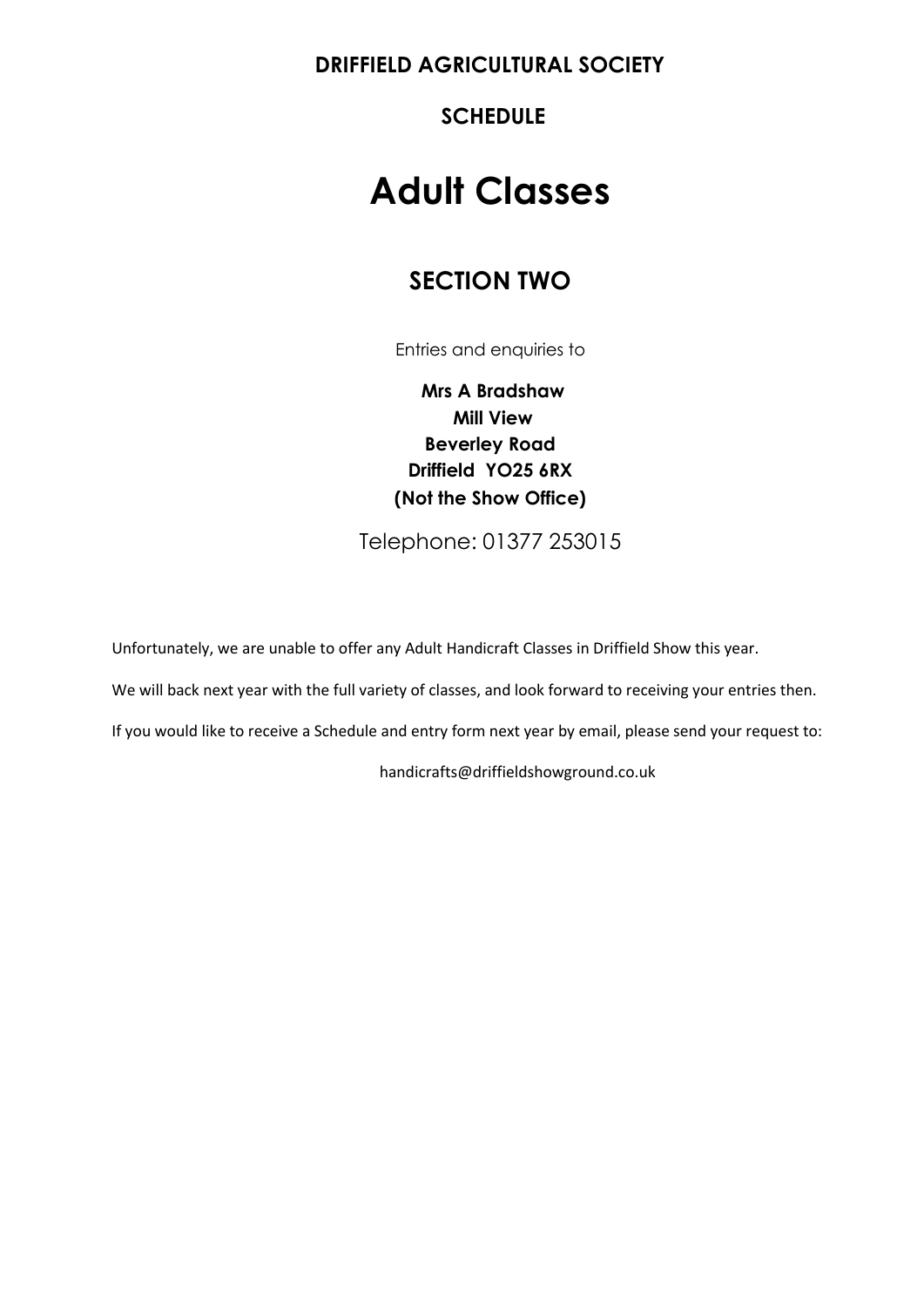#### **SHOW REGULATIONS FOR CHILDREN'S CLASSES**

- 1. All exhibits must have been entered prior to the Show and show the Exhibit Class and Number.
- 2. Exhibits entered by a school will have prize cards and rosettes returned to the school.
- 3. Exhibits not entered by schools may be delivered to the Secretary's address during the weekend of  $17<sup>th</sup>/18<sup>th</sup>$  July. Schools will have individual arrangements made for delivery/collection. Exhibits will be staged, by stewards only this year, on Monday 19<sup>th</sup> July. Judging will take place on Tuesday 20<sup>th</sup> July. The exhibits will remain in place until after the Show closes on Thursday 22<sup>nd</sup> July.
- 4. Exhibits may be collected after 5.00 pm (NOT BEFORE) on the Thursday show evening. Any exhibits left after the show will be taken to the Secretary's home for collection up to end July 2021.
- 5. Judges have the power to withhold any prize cares or rosettes at their discretion.

The Committee shall not be responsible for any loss or damage that may occur during the Show, although every care will be taken.

- 1. The Children's Section is defined as for children from pre-school to Year 13.
- 2. If any dispute shall arise such dispute or objection shall be settled by the Committee who may decide upon such evidence as may appear satisfactory to them. Their decision in all matters shall be final and conclusive and not subject to any appeal. The Society also reserves to itself, by its Committee, and in addition to any other provision contained in these rules, the right to refuse or cancel any entries or classes, and prohibit exhibition or entries, as the Committee may deem expedient.

A. Bradshaw, Handicrafts Secretary.